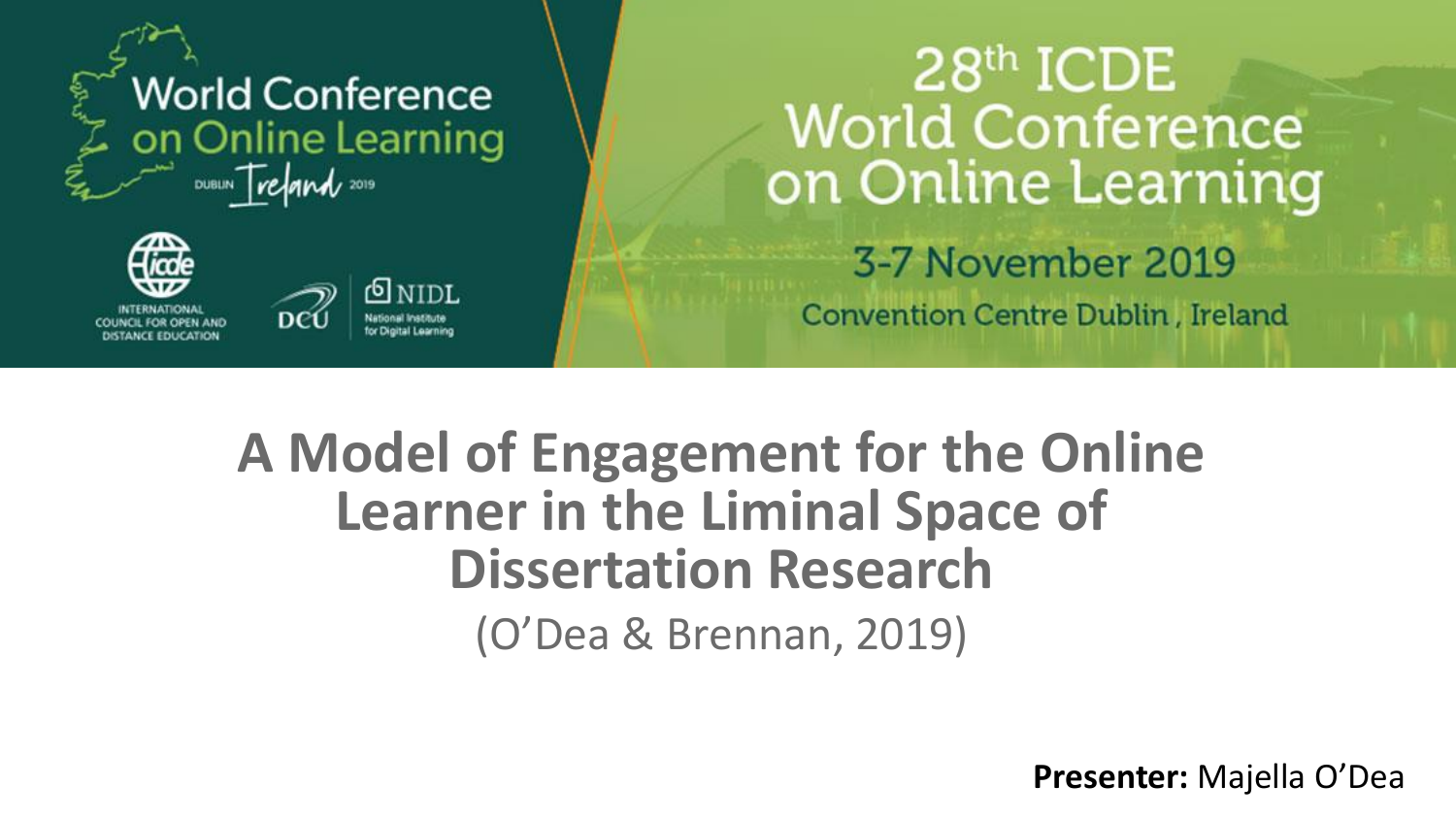

# **Automation: Problem? Automation: Problem?**

38% of American jobs will be at risk due to automation by 2032 (Glaser, 2017)

Approximately 50% of tasks in the workplace can be automated (McKinsey Global Institute, 2017)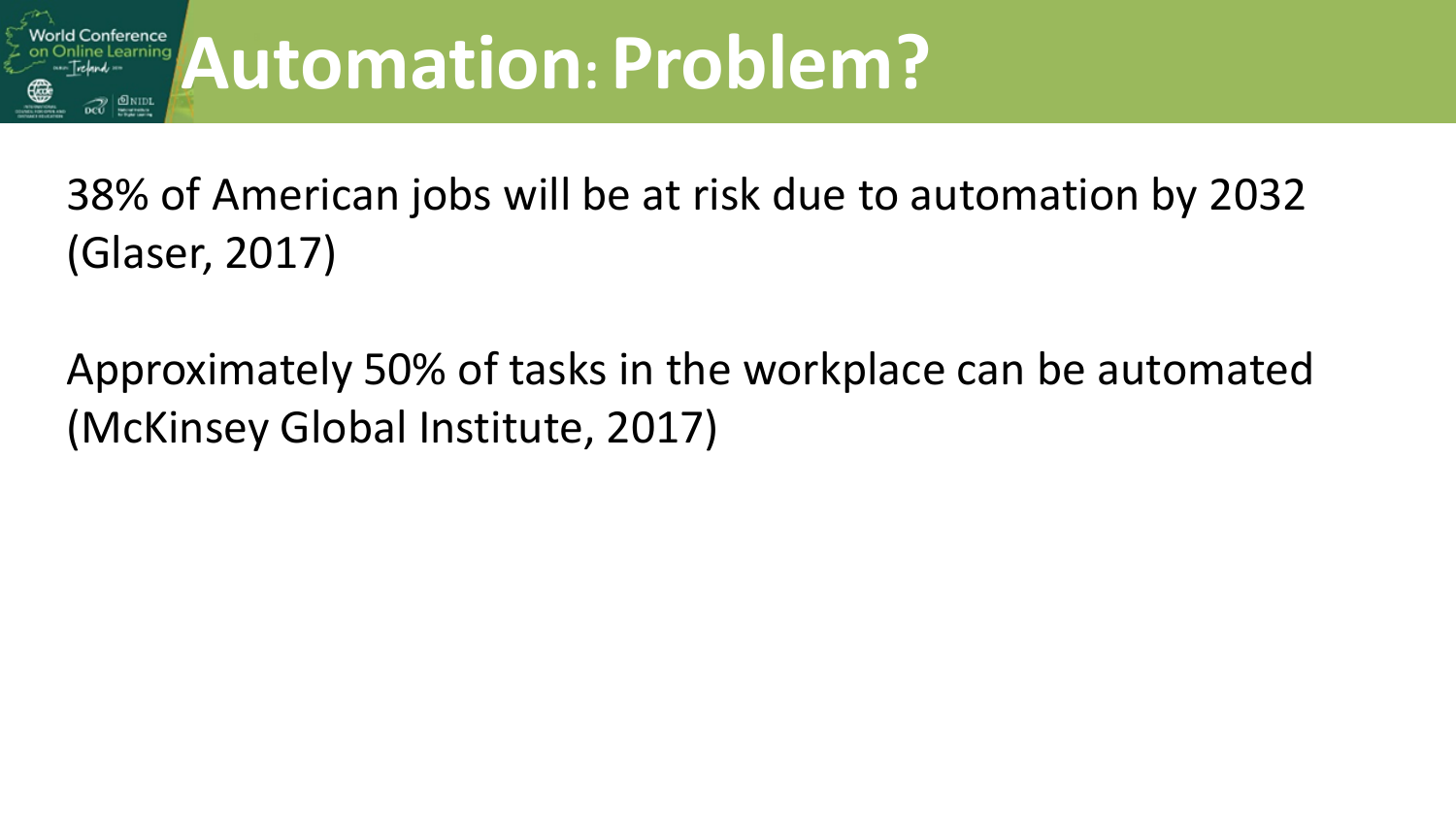

400-800m people may need to find **new jobs** (Gonser, 2018)

Although certain occupations are likely to become automated, employees will almost certainly be required to perform **new tasks** rather than become unemployed (Barnes et a., 2018)

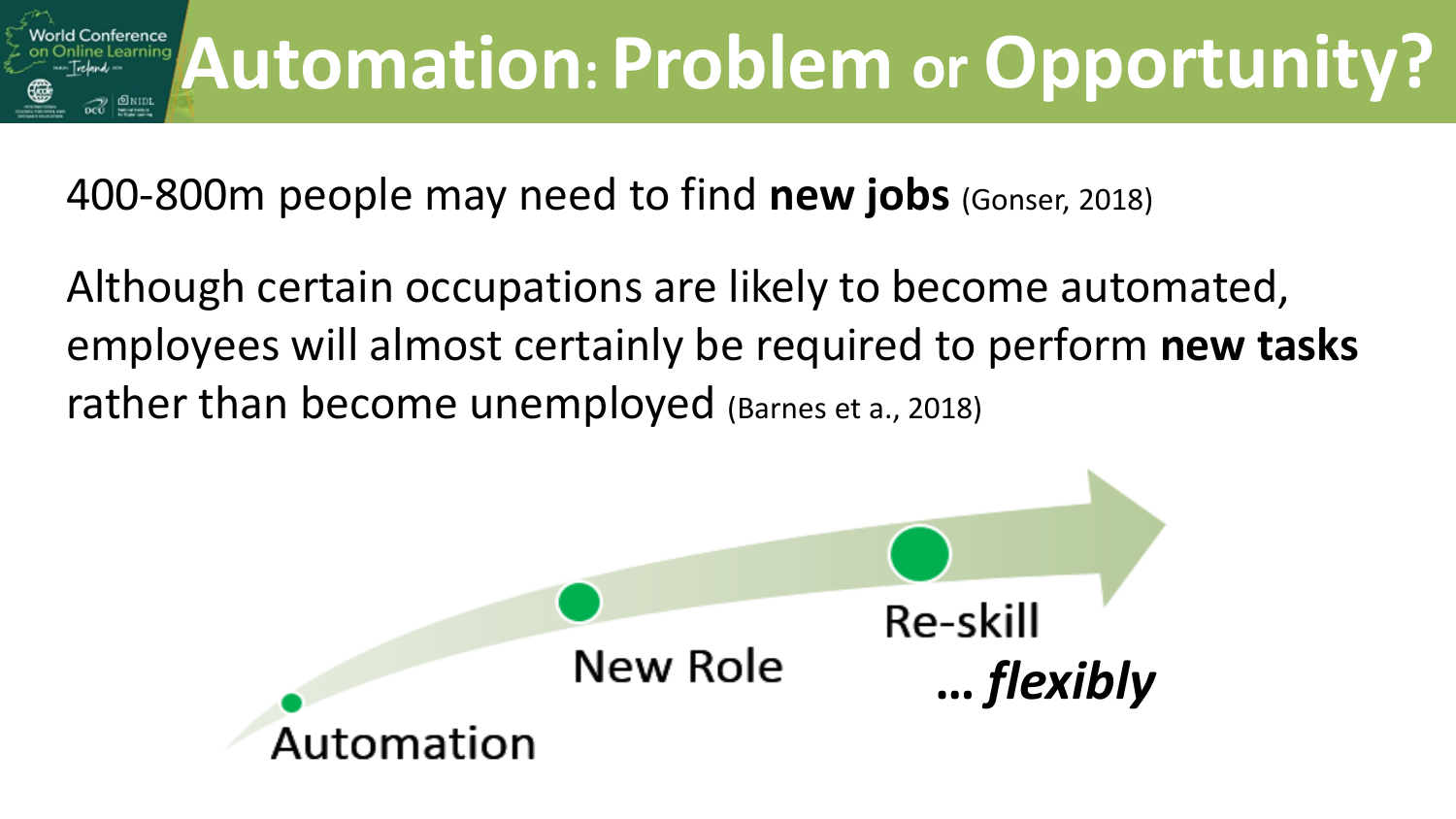

# **Flexible Re-Skilling**



**Skills-based Adult Learners Lifelong-learners** On-the-job training Re-train (while in employment) Part-time Global Accessible **Flexible Learning Pathways** Focussed Modularised **On-line Learning** 



Engagement **Retention through** Liminal Space **Poor Completion Rates**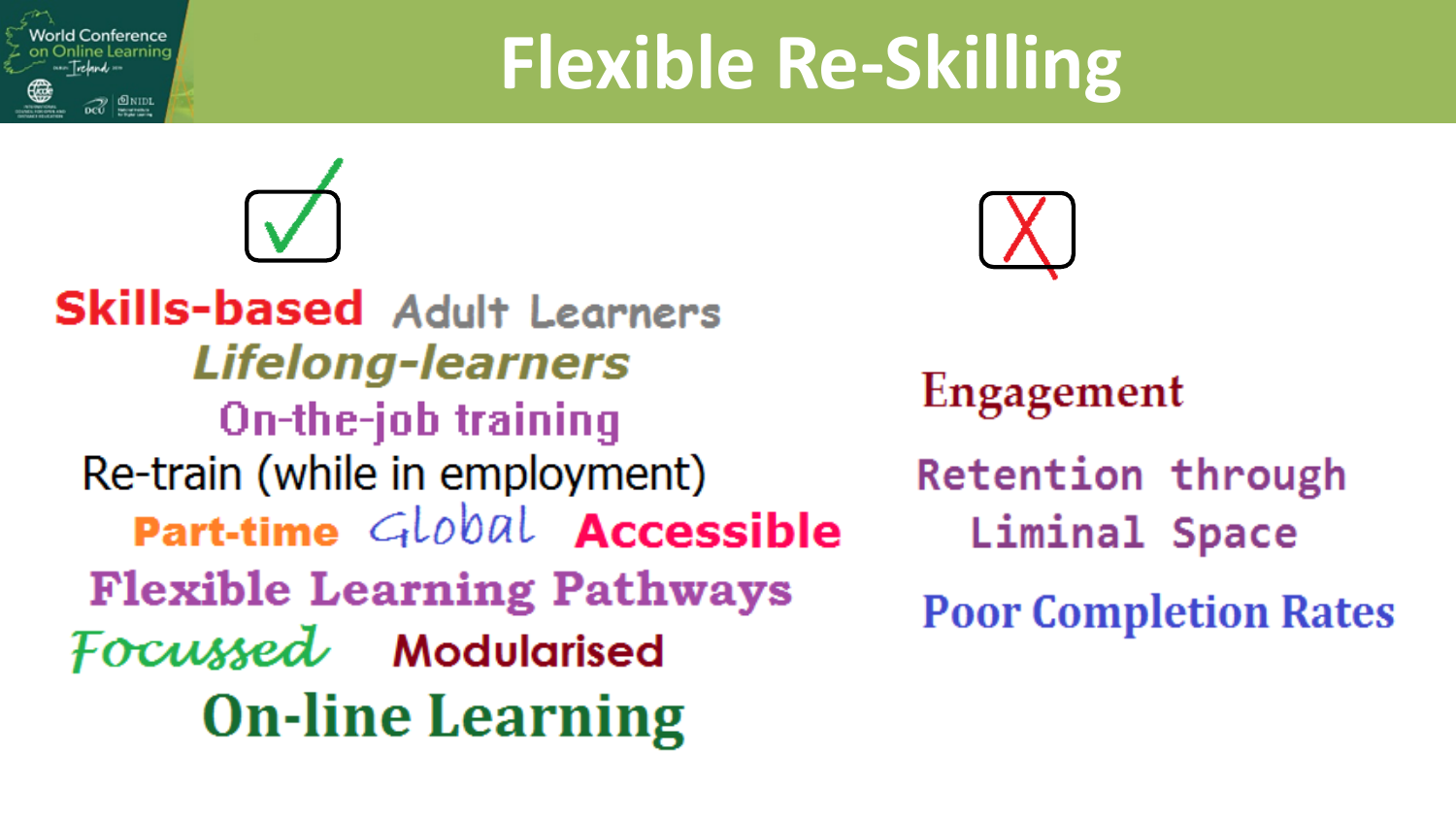

# **Liminality and Threshold Concepts**

Liminality: confusion during transition from old state to new state (van Gennep, 1909)

Threshold Concept (in education): difficulty in a liminal space of learning (Land et al., 2014)



(Kuemmeth, 2019)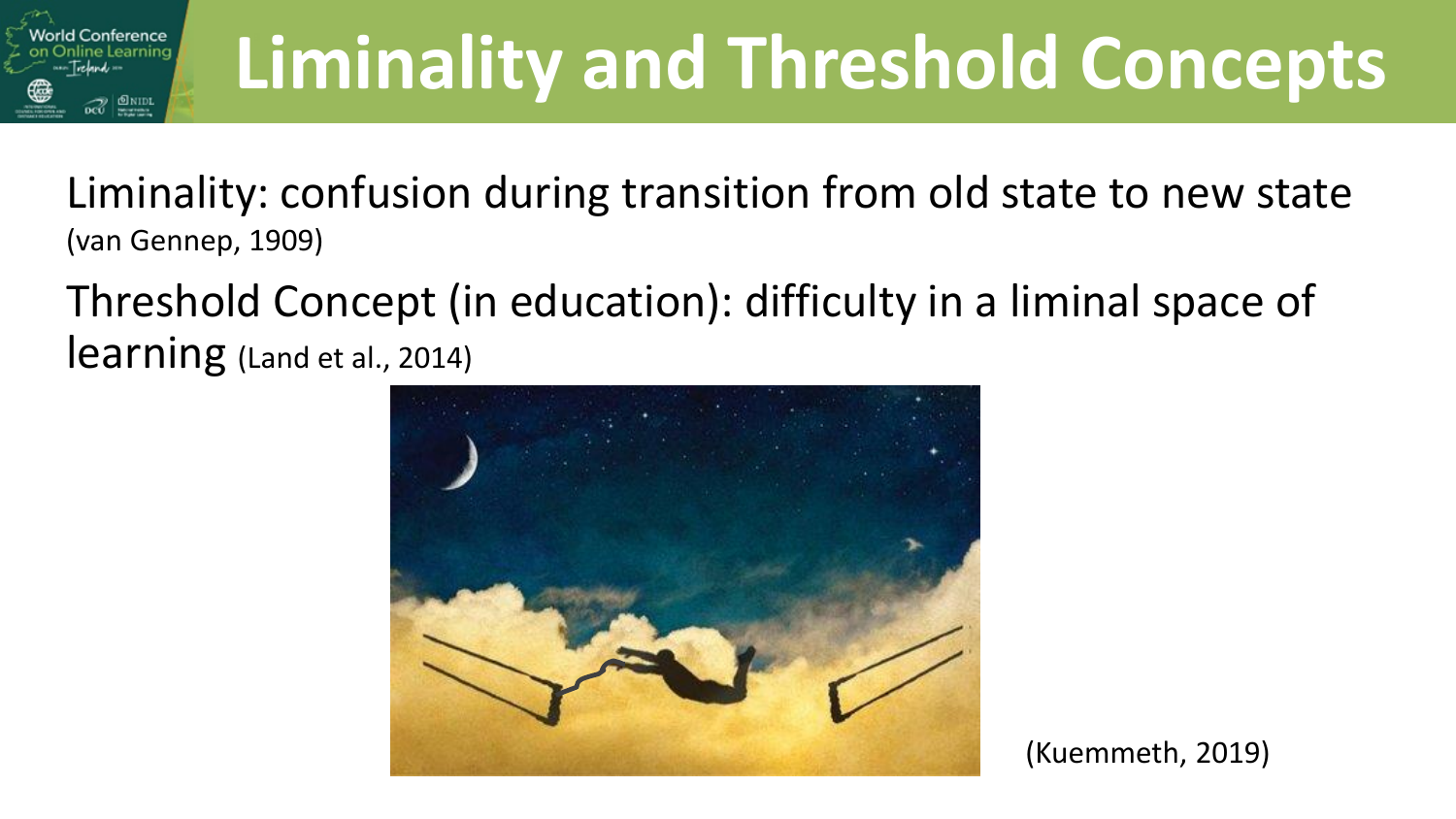

## **What's the Life-Line? …**

Introduced an *(evolving)* model in 2016-17:

#### **Engagement in Liminal Space (ELS) Model**

**Case-Study:** IT Online, MScSED, NUIG **Liminal Space:** Dissertation completion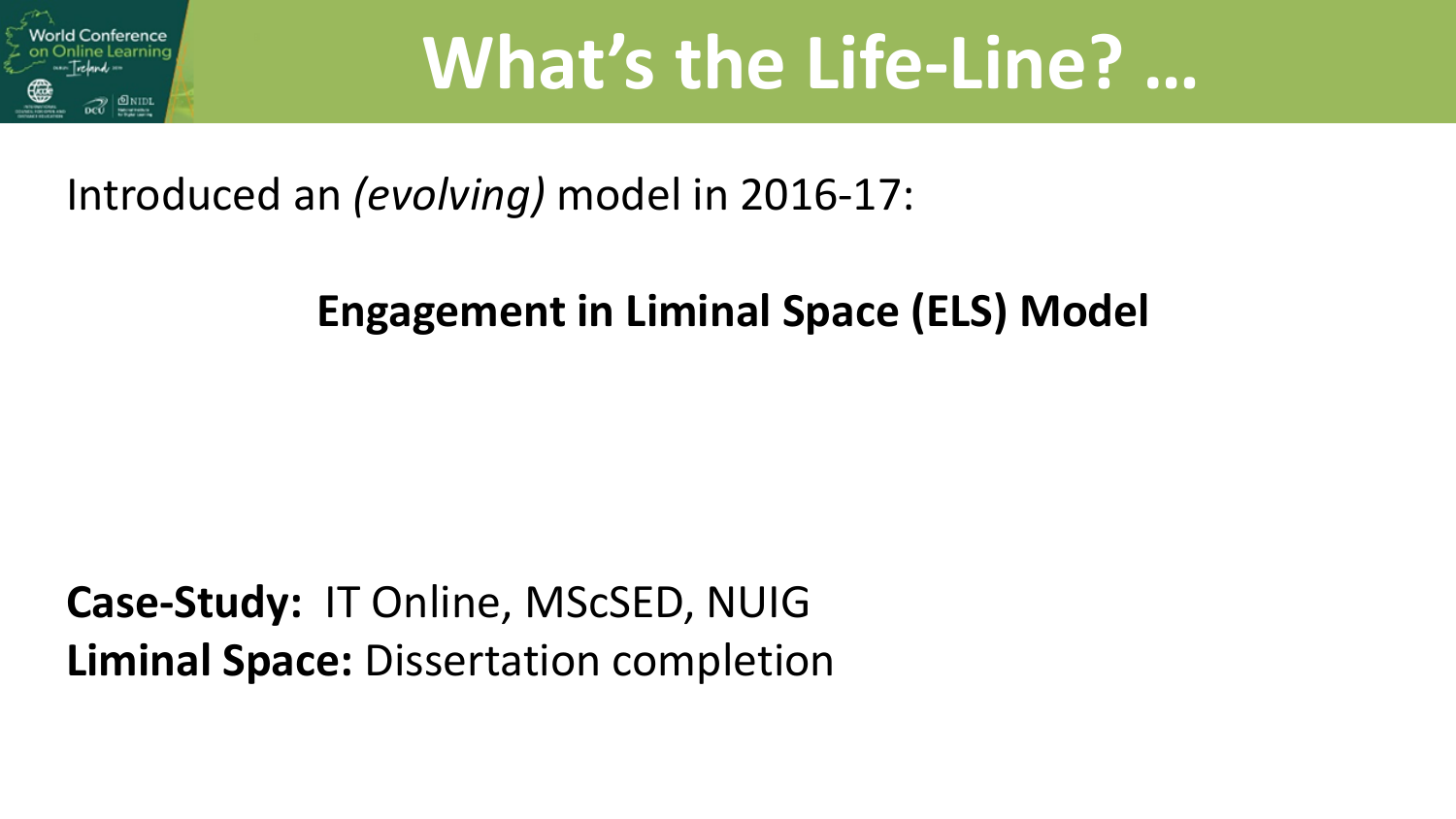



Active Learning Task (ALT)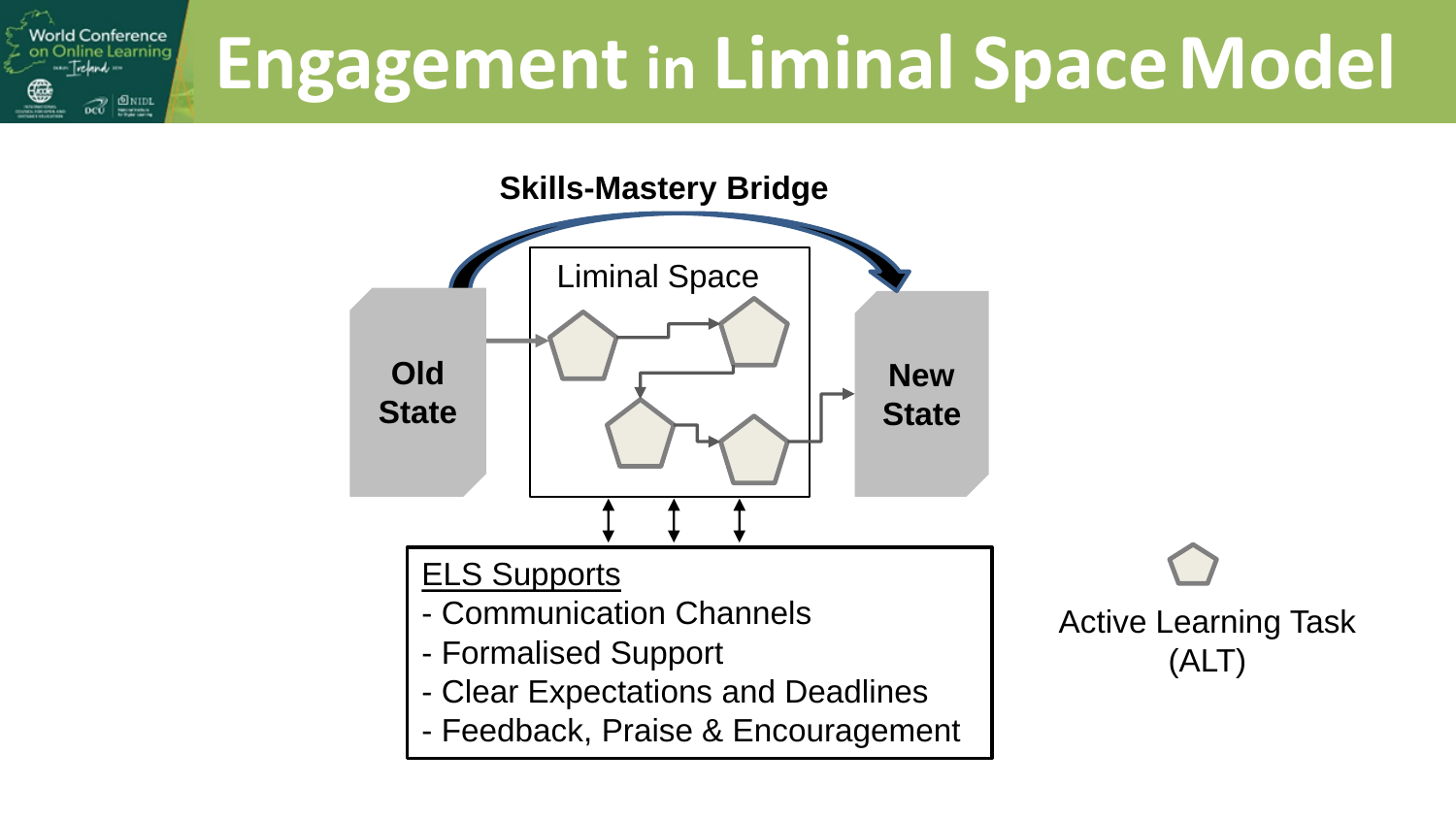# **Active Learning Task (ALT)**



 $\frac{\text{QNIDL}}{\text{MMDL}}$ 

design inspired by Salmon's concept of e-tivites (2013)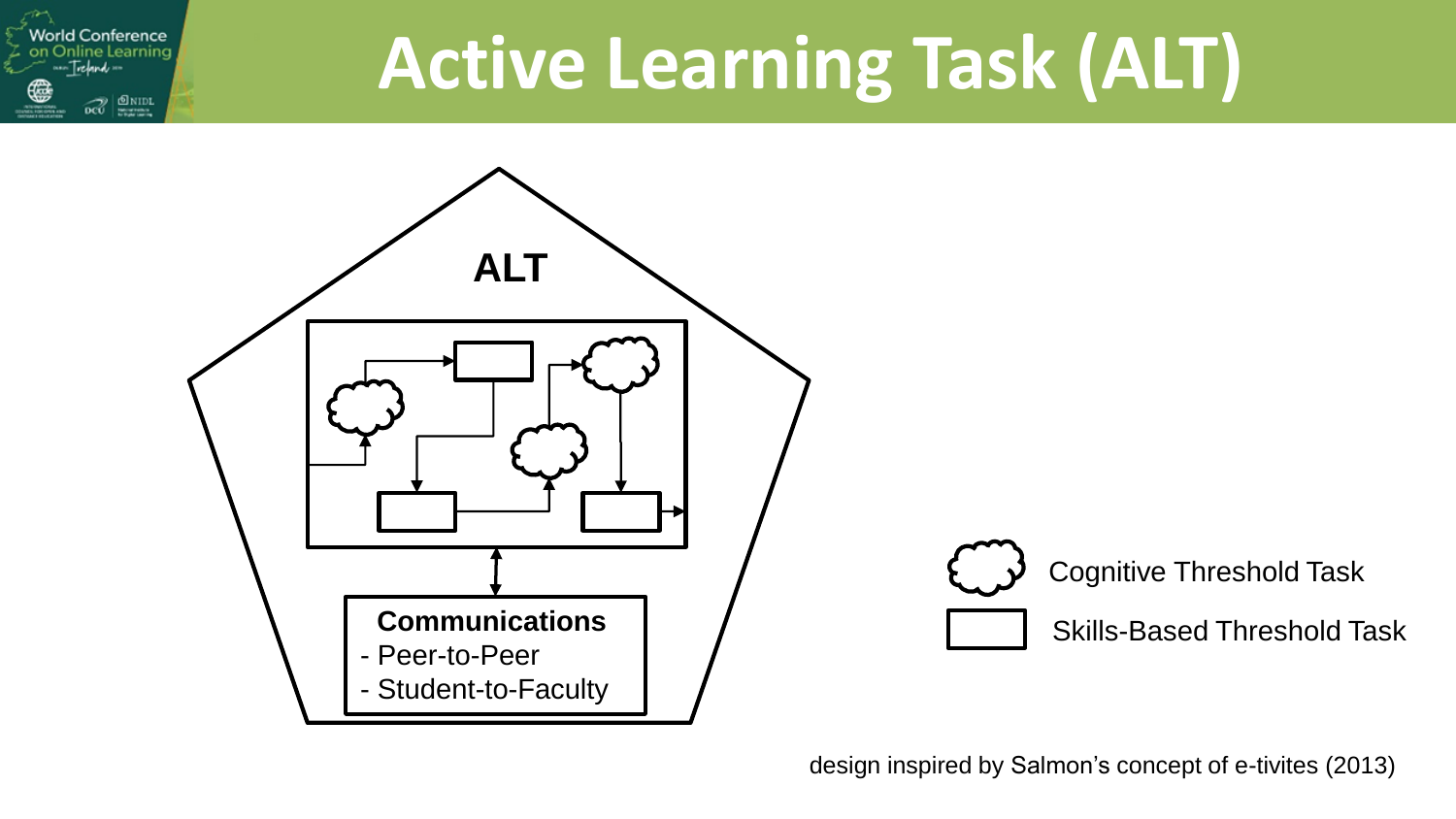## **Active Learning Task (ALT)**



 $\bigotimes_{\text{WIDL}}$ 

(inspired by Salmon's concept of e-tivites (2013))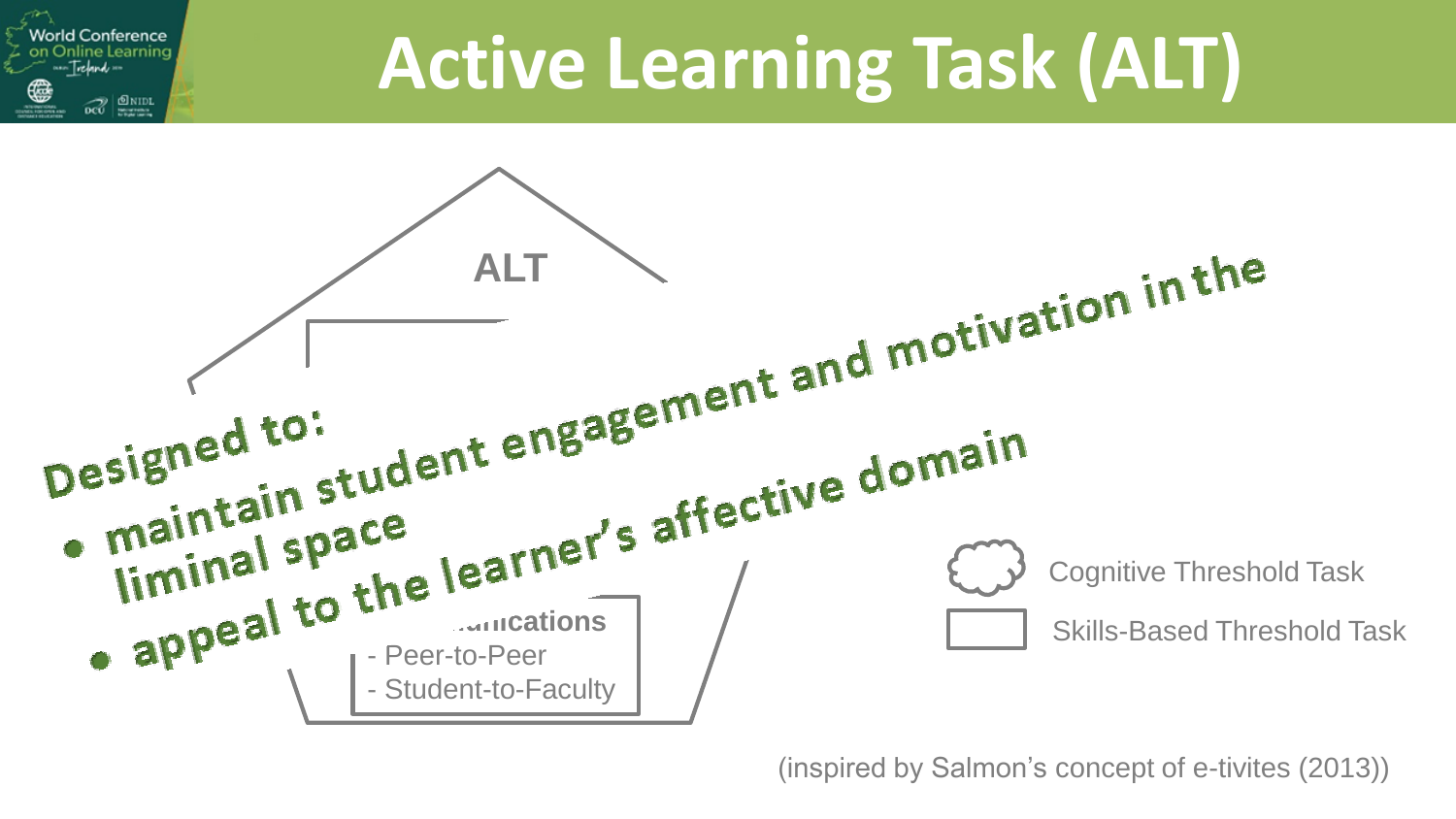

# **Research Questions**

*"the number of postgraduate students is increasing, the writing of a master's dissertation still poses numerous challenges" (Wagener, 2018, p. 1)*

### 1. Does the ELS Model aid students transitioning through the Dissertation Liminal space?

2. Did the introduction of the ELS Model impact positively on Dissertation completion rates?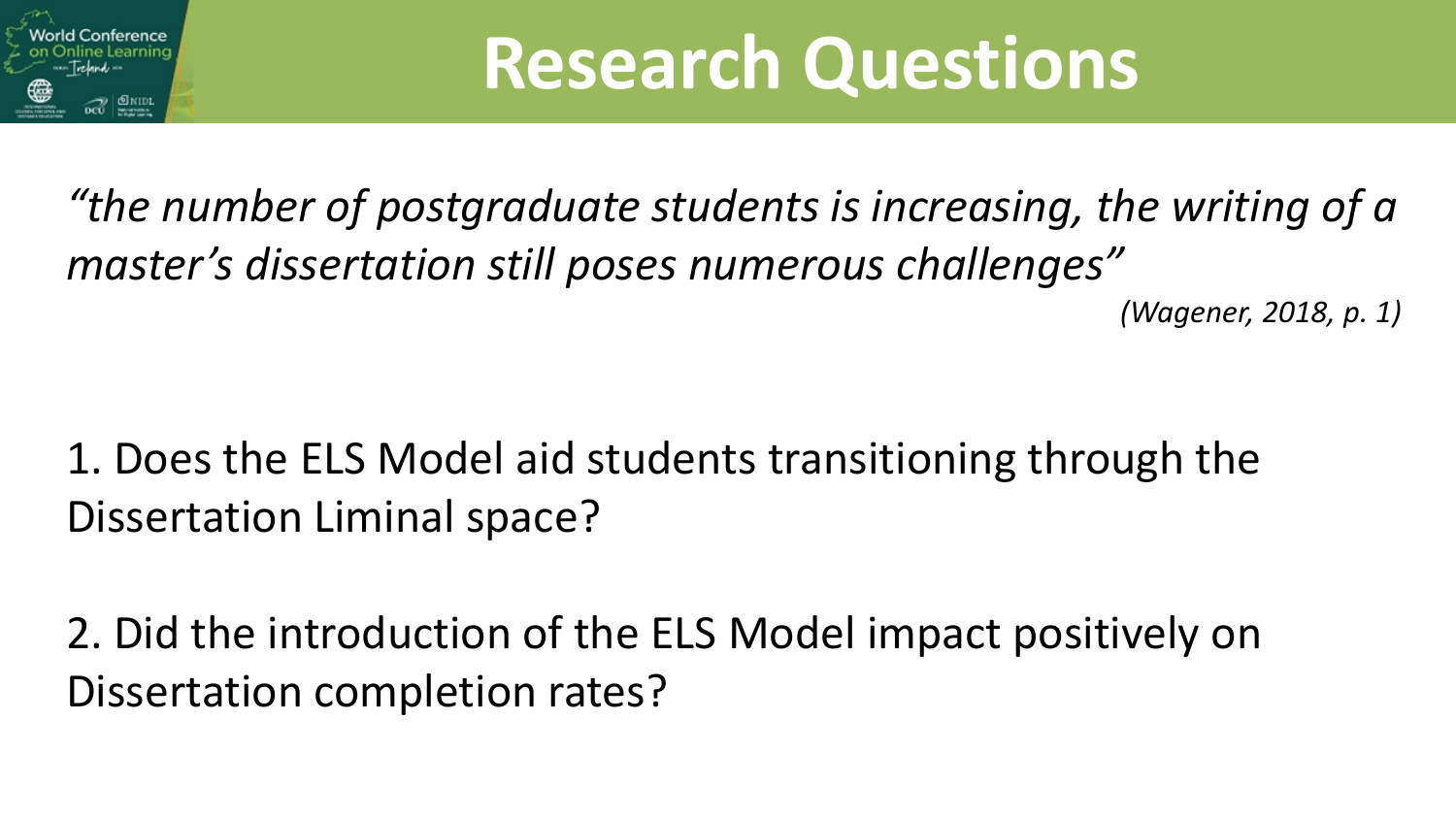

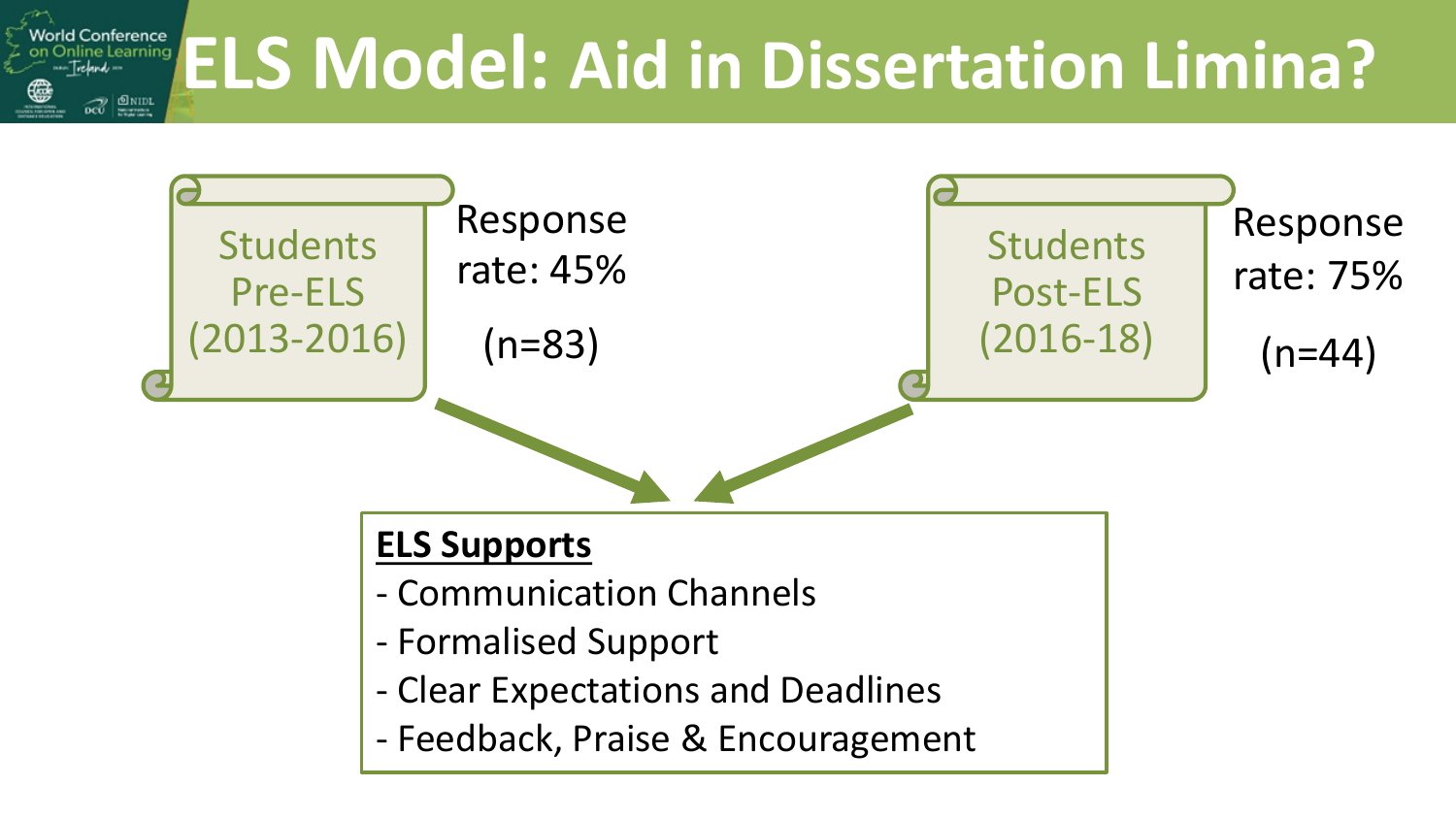

## **ELS Support 1: Communication Channel**

**PRE:** 41% (n=37): concerns over student-to-advisor partnership **POST:** 6% (n=33): indicated requirement for more advisor-support *18%: highlighted strong working-relationship with advisor*

*I find it difficult to pick up the phone and ring my adviser out of blue... feel like I was making a nuisance of myself*

*advisor's advice, and quick responses were of tremendous help*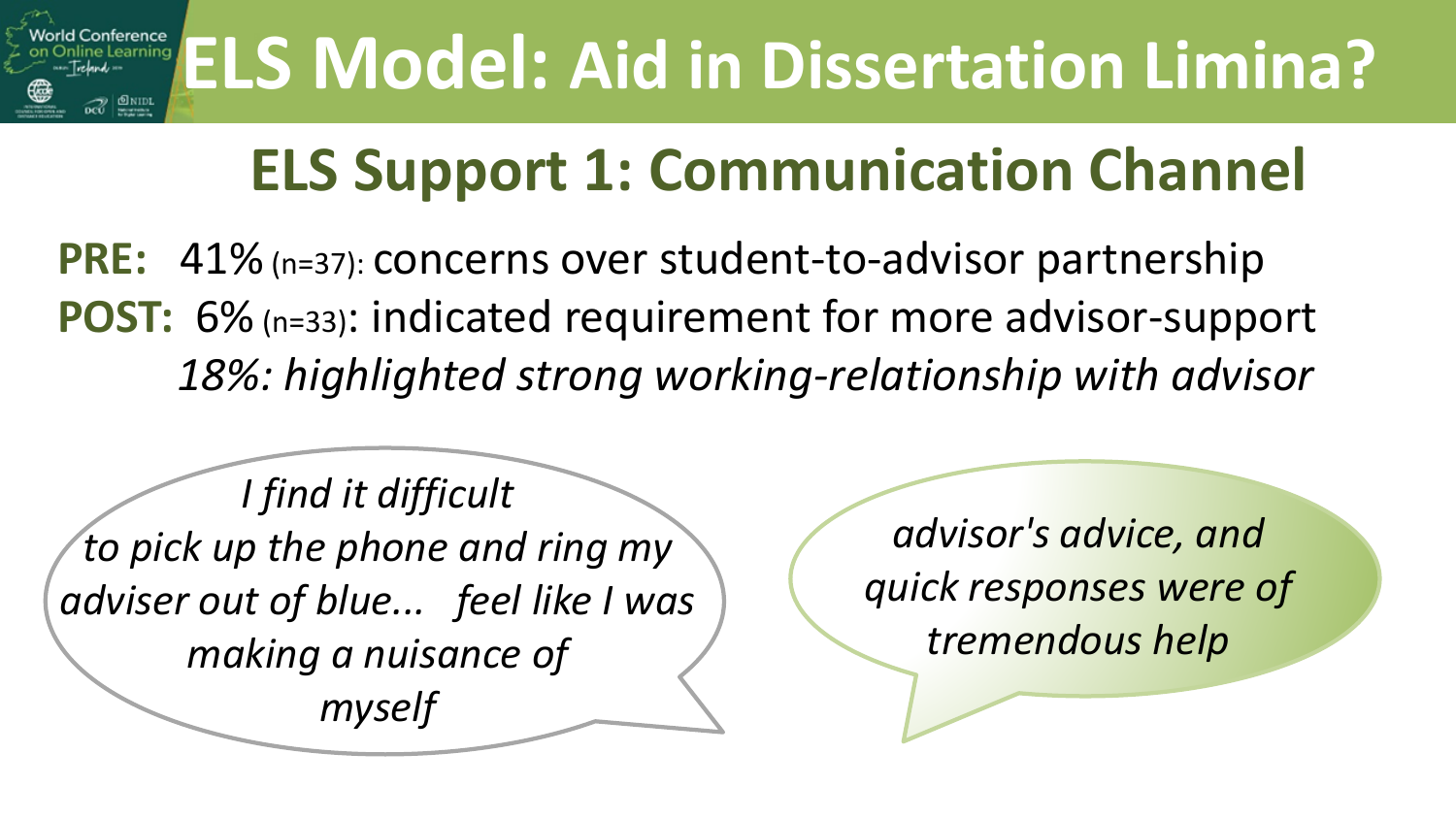

## **ELS Support 2: Formalised Support**

**PRE:** 24% (n=37): diminished belief in their own abilities (i.e. selfefficacy) and/or a lack of strong "locus-of-control" **POST:** 0% (n=33): diminished self-belief

*More help/ guidance … - an awful lot more! pressure does need to be applied* 

*<ELS> provides support Network. Without <status requests> I would have not completed*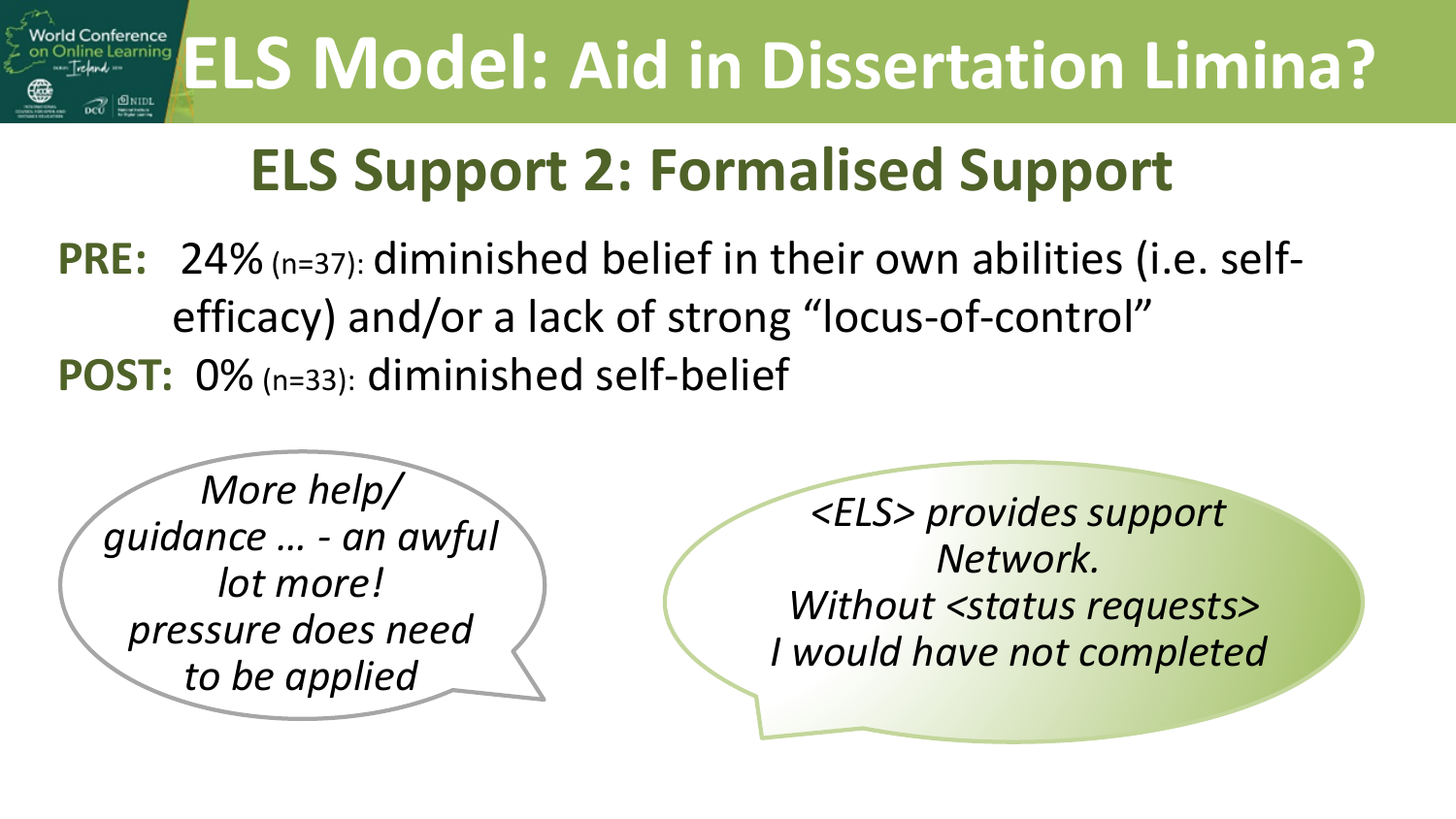# **ELS Model: Aid in Dissertation Limina?**

## **ELS Support 3: Praise, Encouragement & Feedback**

**PRE:** 38% (n=37): diminished self-belief (needed more confidence) **POST:** 0% (n=33): diminished self-belief *10% (n=33): showed value of praise, encouragement, feedback*

*problem I found was to keep up with motivation Without help … never completed*

*keep asking students where they are and encourage another paper review and another 30 mins on dissertation <feedback> of great help*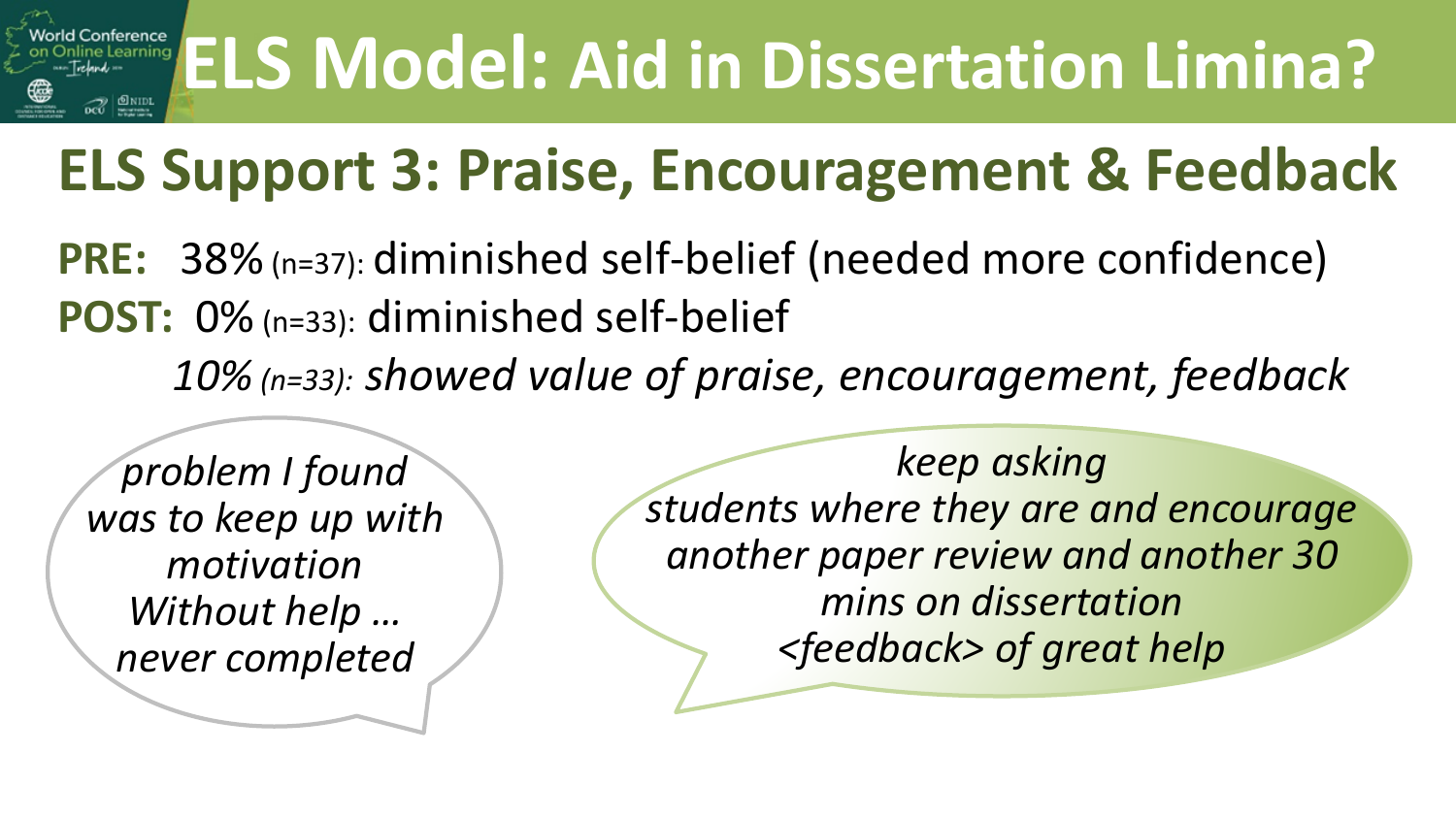#### **ELS Model: Aid in Dissertation Limina?**  $@$  NIDL

## **ELS Support 4: Clear Expectations & Guidelines**

**PRE:** 24% (n=37): uncertain about expectations and deliverables **POST:** 0% (n=33): uncertain about expectations and deliverables *11% (n=33): highlighted value of ELS for managing their progress*

*structure dissertation in measurable bits Incremental instalments*

*<ELS Model> help me to know what I achieved, and what was left gave clarity and focus to my research*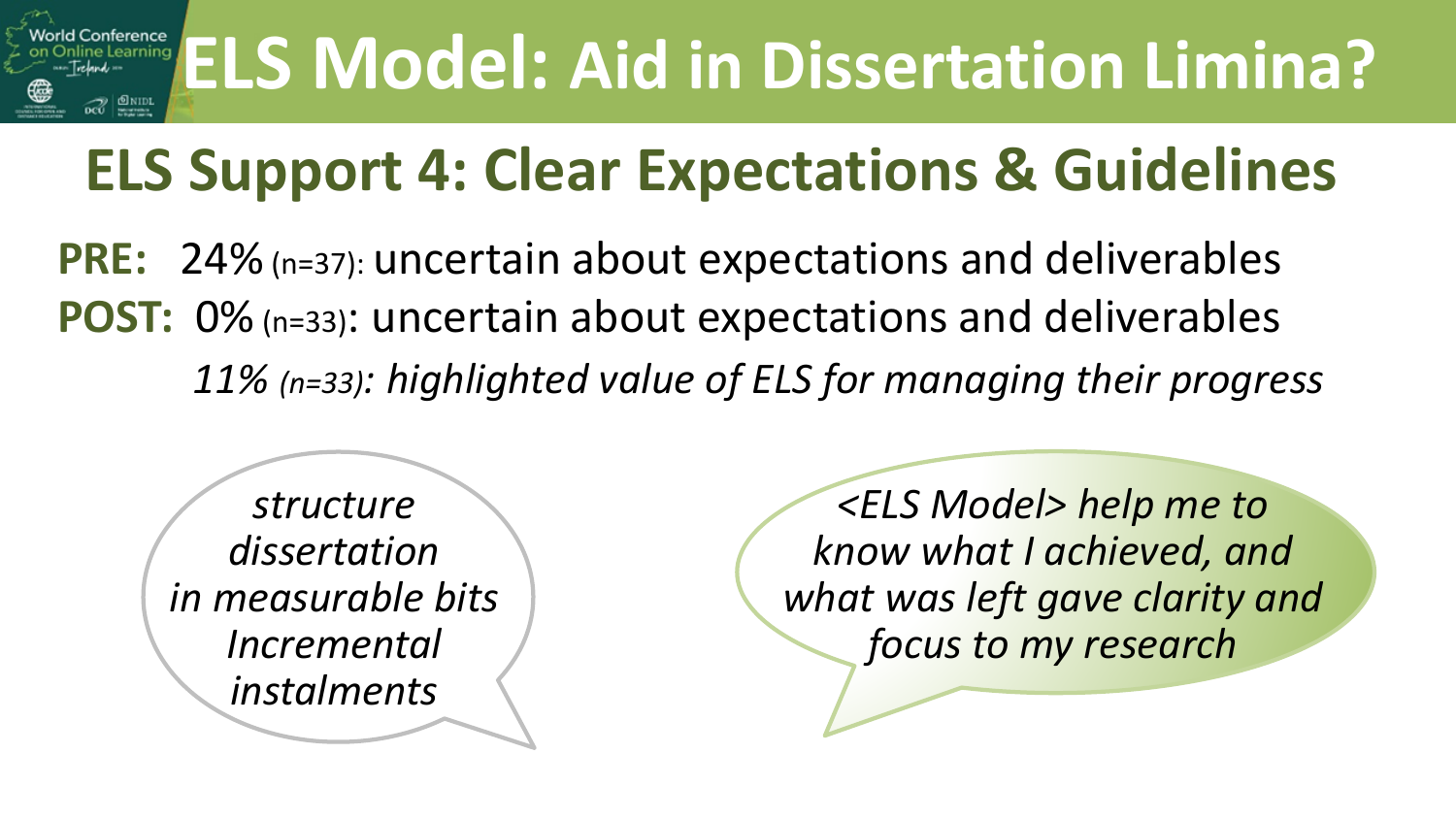

#### **ELS Model Introduction**



-Submit -Start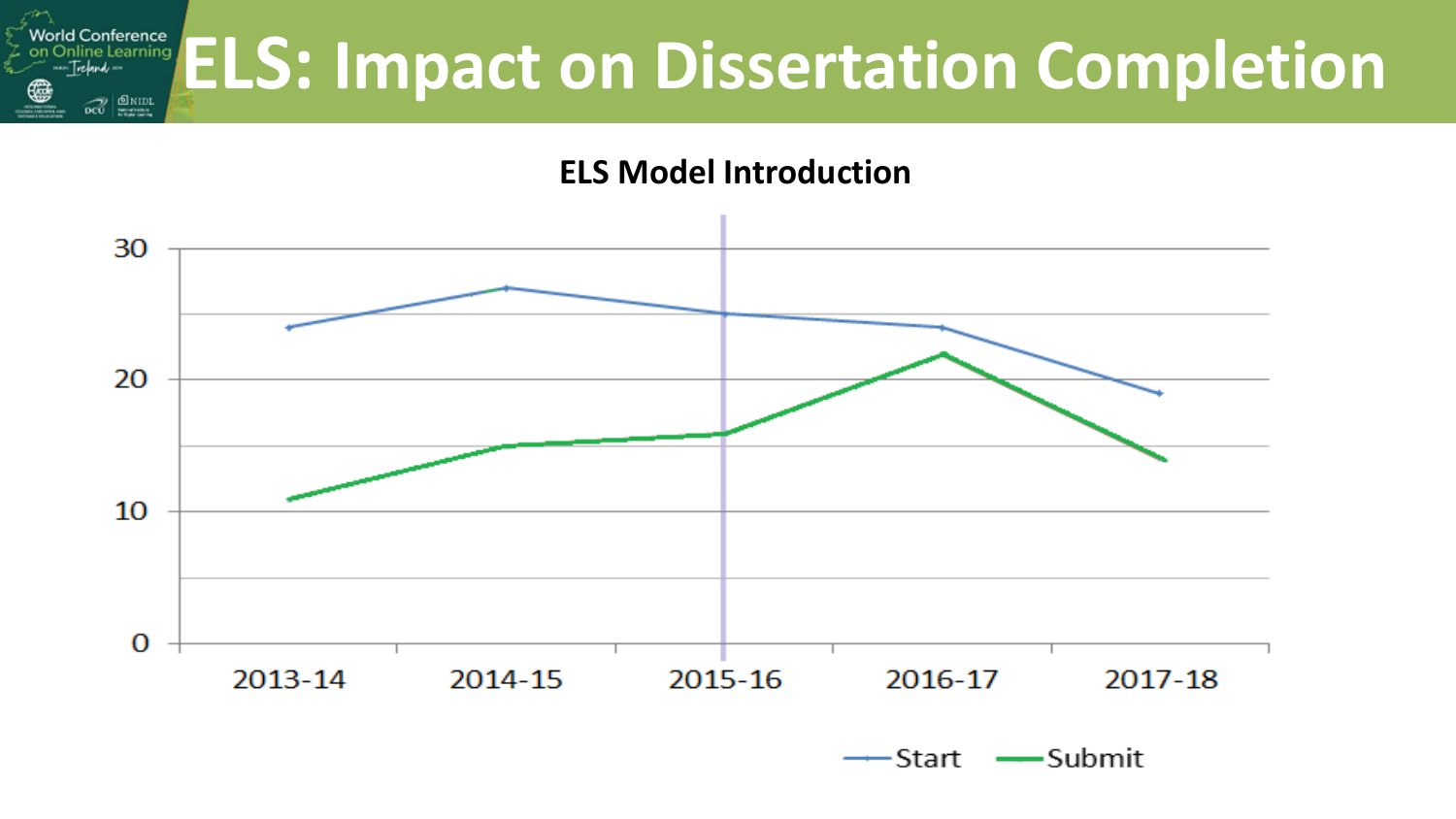

#### **ELS Model Introduction**



-Start -Submit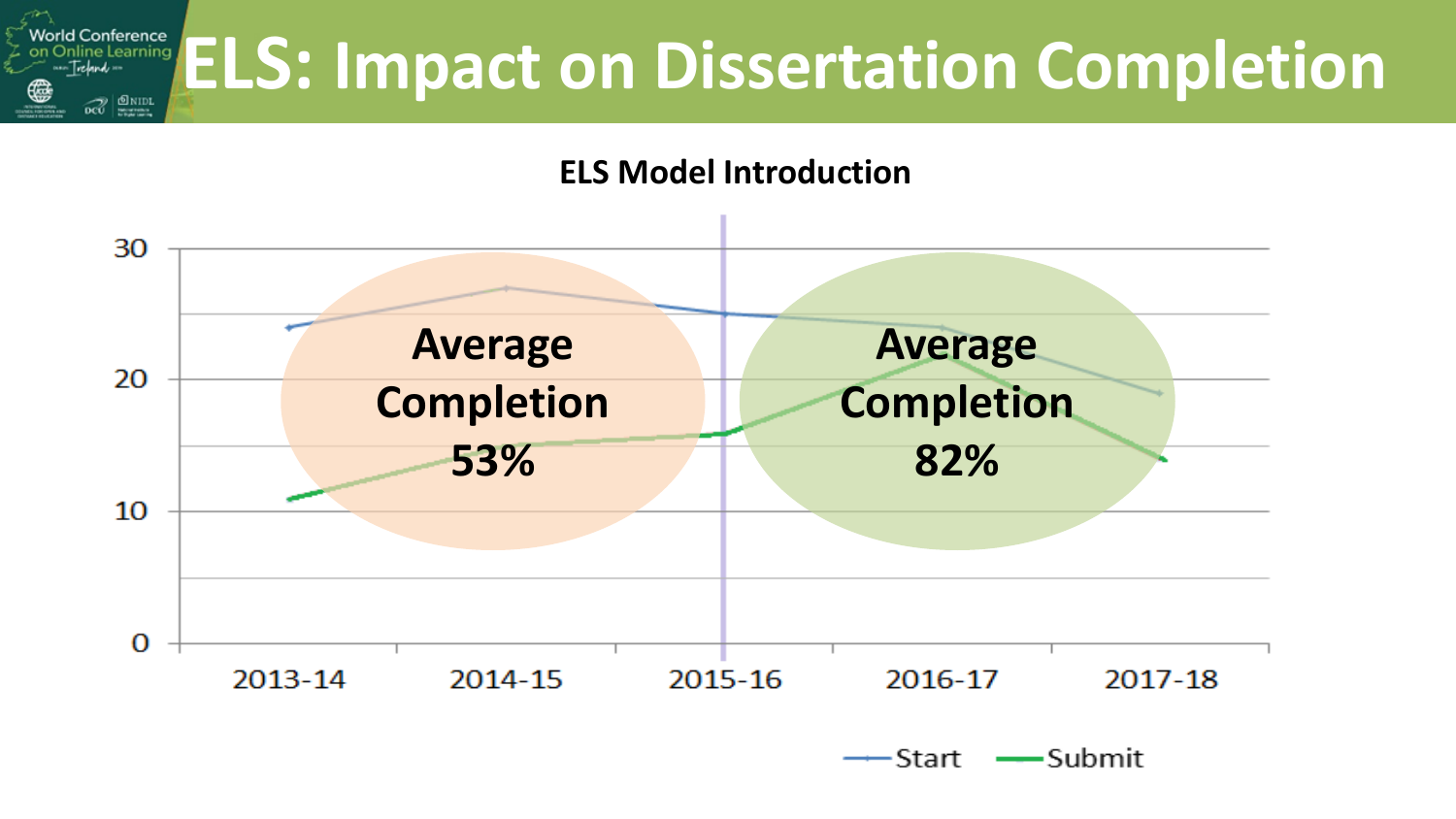

#### 1. **Authors' Contention:**

*the ELS Model may be applied to any aspect of online learning with which students experience difficulty*

Test!

**2. Gather data on affective domain** Can a student's locus-of-control be "grown" via the ELS Model?